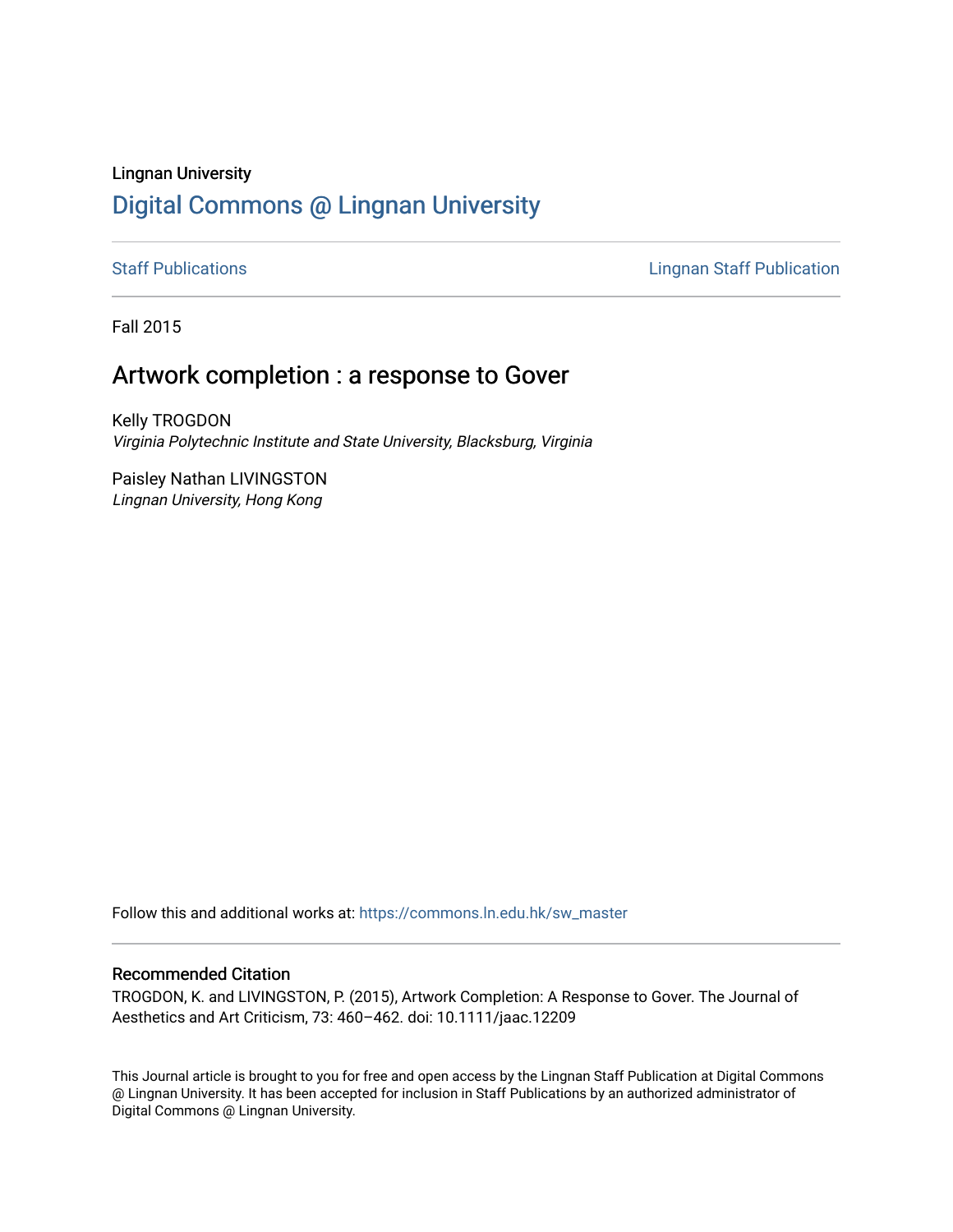## **Artwork Completion: A Response to Gover**

Let a *revision invitation scenario* be a case in which a particular possibility becomes salient to an artist, namely that she could make significant changes to her work. Let an artist have a *refrainment disposition* with respect to her work just in case the artist is disposed to refrain from making significant changes to her work in revision invitation scenarios. Let a *completion disposition* be a refrainment disposition that is grounded in certain cognitive mechanisms, specifically rational capacities of the artist consisting of various beliefs, desires, and further cognitive dispositions. In "The Complete Work" we set out and defend a view of artwork completion, the *disposition view*: an artwork is complete just in case the artist who created the work has acquired a completion disposition with respect to her work. We read Gover as posing six objections to the disposition view. Below we reconstruct the objections and respond to each of them.

Objection 1: the disposition view collapses into the judgment view.

Rationale: while there are different versions of the judgment view of artwork completion, they all agree that an artwork is complete only if the artist who created the work has made a *completion judgment* about her work – she has judged that her work is complete. The disposition view is wrongly presented as an alternative to the judgment view. Completion judgments aren't supposed to be necessary for artwork completion on the disposition view, yet an artist has a completion disposition with respect to her work only if she has made a completion judgment about her work.

Response: completion judgments aren't necessary for the acquisition of completion dispositions. Suppose that an artist is sympathetic to art-theoretical skepticism about work completion – when asked about her views on artwork completion in general she says that all artistic activity is "necessarily incomplete" and "always already endless." Suppose that she nevertheless acquires a completion disposition with respect to one of her artworks. This disposition we will suppose results in part from thoughts about the work's features (for example, she imaginatively compares the perceived features of the work to possible changes that come to mind, and senses that the piece would be best left alone). The psychological equilibrium she reaches in this case doesn't involve an occurrent belief to the effect that her work is complete, as she never has occurrent beliefs with this content. Since the artist judges that her work is complete only if she has an occurrent belief to the effect that the work is complete, in this case she doesn't make a completion judgment with respect to her work. (And, speaking of the occurrent/dispositional distinction with respect to beliefs, it seems that the artist doesn't have a dispositional belief to the effect that her work is complete either.)

Objection 2: the disposition view is viciously circular.

Rationale: according to the disposition view, an artwork is complete just in case the artist is disposed to treat the work as complete, and for the artist to be disposed to treat the work as complete is just for her to treat the work as being complete.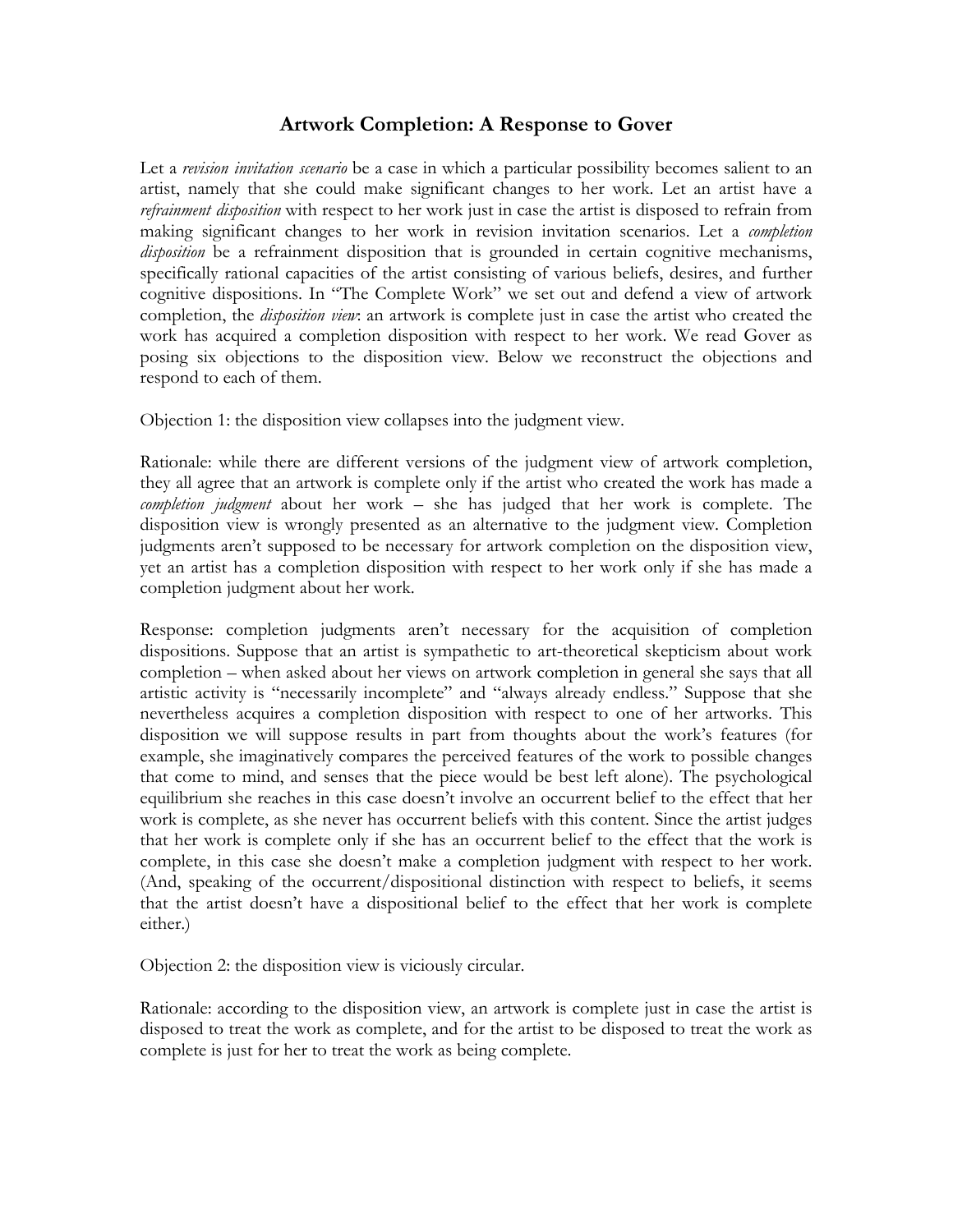Response: this isn't an accurate reconstruction of the disposition view. In particular, this gloss of the view doesn't capture the notion of a completion disposition as we present it in the paper. Moreover, it's unclear that this gloss of the view is viciously circular in any case. Let the *simple view* be the following: for an artwork to be complete is for the artist to treat the work as being complete. While we don't endorse the simple view, it isn't to be rejected on the grounds that it's circular provided that the notion of treating a work as being complete is understood independently of the notion of a work being complete.

Objection 3: the disposition view requires that, for any complete work, there is a precise moment at which it goes from being incomplete to being complete, yet it seems that there is no such moment.

Rationale: a consequence of the disposition view is this: in the Géricault case there was a precise moment at which *The Raft* went from being an incomplete work to a complete work – the exact moment Géricault acquired a completion disposition with respect to *The Raft*. It seems, however, that there was no such moment.

Response: many predicates are vague. Plausibly, 'being a complete artwork' is such a predicate. That is to say, it seems that there are borderline cases for this predicate, cases in which it neither applies nor fails to apply. And if 'being a complete artwork' is vague then there is no precise moment at which *The Raft* went from being incomplete to complete. Note, however, that the disposition view is compatible with 'being a complete artwork' being vague, provided that 'acquired a completion disposition with respect to her work' is vague as well. And it's independently plausible to think that the latter predicate is vague, as many (all?) psychological predicates are vague.

Objection 4: the disposition view makes incorrect property attributions.

Rationale: when a work is complete, this is because the artist who created the work has certain features, not because the artwork itself has a particular property, viz. what the disposition view identifies as the property of being complete.

Response: we agree that an artwork is complete only if the artist who created the work has come to have certain features. But we also think that when the artist comes to have the relevant features (when she acquires a completion disposition with respect to her work), the fact that she has these features grounds the fact that the work itself has a certain feature, namely the property of being complete.

Objection 5: the disposition view includes an implicit, second 'no-going-back' condition: if the artist has acquired a completion disposition with regard to a particular work, that work is irrevocably complete, even if the artist subsequently loses the completion disposition with regard to this very work. The disposition view so understood, however, is subject to counterexamples.

Rationale: a completion disposition, like any psychological disposition, can be acquired and then lost. With this in mind, one way of understanding the Géricault case is as follows: (i) Géricault acquired a completion disposition with respect to his work and when he did so his work went from being incomplete to complete, (ii) later he lost this disposition and when he